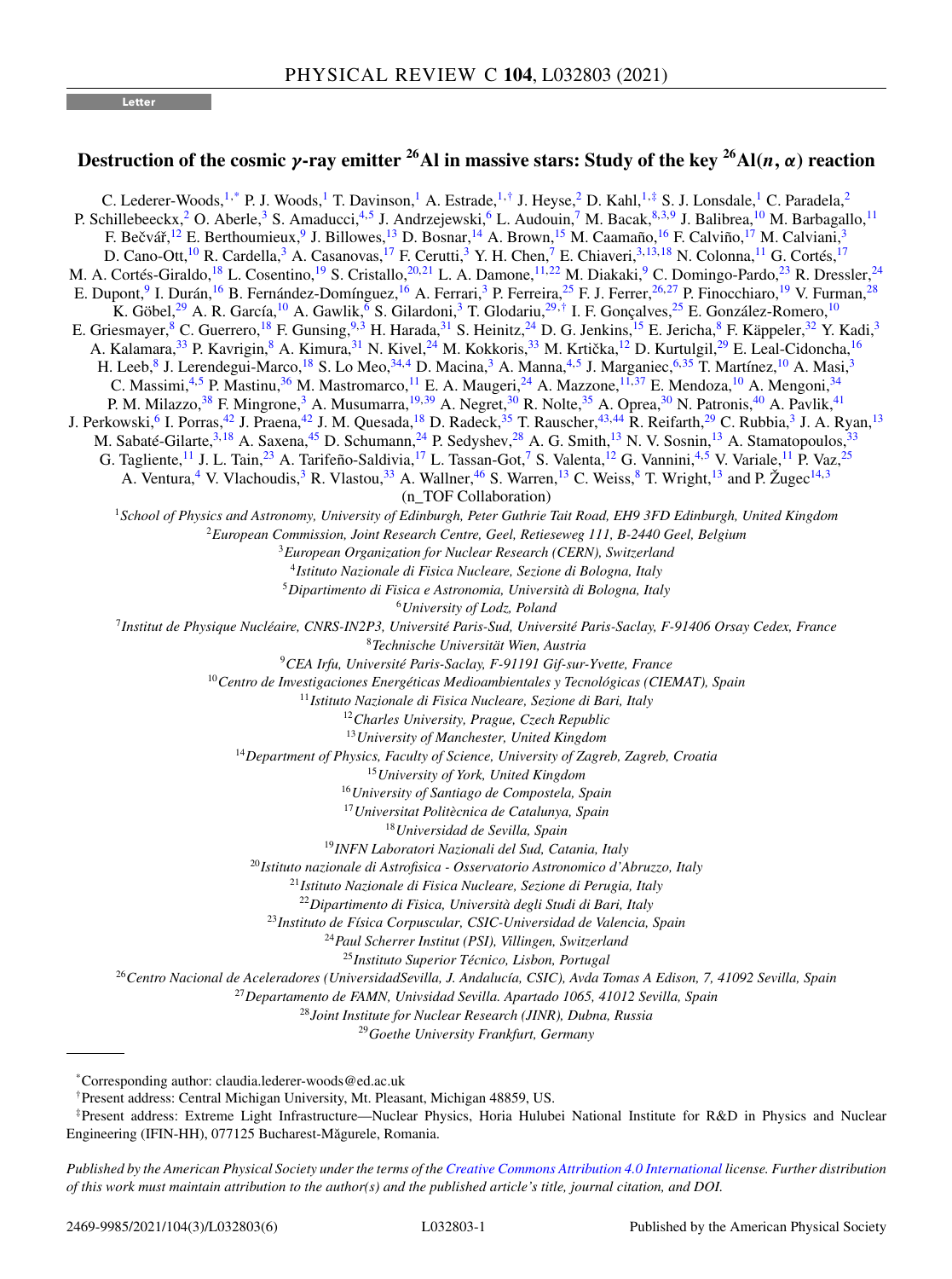<span id="page-1-0"></span>*Horia Hulubei National Institute of Physics and Nuclear Engineering, Romania Japan Atomic Energy Agency (JAEA), Tokai-mura, Japan Karlsruhe Institute of Technology, Campus North, IKP, 76021 Karlsruhe, Germany National Technical University of Athens, Greece Agenzia Nazionale per le Nuove Tecnologie (ENEA), Bologna, Italy Physikalisch-Technische Bundesanstalt (PTB), Bundesallee 100, 38116 Braunschweig, Germany Istituto Nazionale di Fisica Nucleare, Sezione di Legnaro, Italy Consiglio Nazionale delle Ricerche, Bari, Italy Istituto Nazionale di Fisica Nucleare, Sezione di Trieste, Italy Dipartimento di Fisica e Astronomia, Università di Catania, Italy University of Ioannina, Greece University of Vienna, Faculty of Physics, Vienna, Austria University of Granada, Spain Department of Physics, University of Basel, Switzerland Centre for Astrophysics Research, University of Hertfordshire, United Kingdom Bhabha Atomic Research Centre (BARC), India Australian National University, Canberra, Australia*

 $\circ$ (Received 6 July 2021; accepted 7 September 2021; published 22 September 2021)

Neutron destruction reactions of the cosmic  $\gamma$ -ray emitter <sup>26</sup>Al are of importance to determine the amount of  $26$ Al ejected into our galaxy by supernova explosions and for  $26$ Al production in asymptotic giant branch stars. We performed a new measurement of the <sup>26</sup>Al(*n*,  $\alpha$ ) reaction up to 160-keV neutron energy at the neutron time-of-flight facilities n\_TOF at CERN and GELINA at EC-JRC. We provide strengths for ten resonances, six of them for the first time. We use our data to calculate astrophysical reactivities for stellar temperatures up to 0.7 GK. Our results resolve a discrepancy between the two previous direct measurements of this reaction, and indicate higher stellar destruction rates than the most recently recommended reactivity.

DOI: [10.1103/PhysRevC.104.L032803](https://doi.org/10.1103/PhysRevC.104.L032803)

Radioactive <sup>26</sup>Al ( $T_{1/2} = 7 \times 10^5$  yr) was the first cosmic  $\gamma$ -ray emitter observed in our galaxy. Understanding the origins of  $26$ Al gives crucial information on nucleosynthesis processes in stars, the chemical evolution of our galaxy, as well as the birth of our solar system. Galactic  $^{26}$ Al was observed for the first time by the High Energy Astronomy Observatory satellite mission [\[1\]](#page-5-0) by detecting the characteristic 1.8-MeV  $\gamma$ -decay radiation. Later, more detailed satellite observations by COMPTEL, Inc., on board Compton Gamma Ray Observatory and SPI on board International Gamma-Ray Astrophysics Laboratory indicated that  $^{26}$ Al is mainly produced in massive stars  $[2,3]$ . Stellar models suggest <sup>26</sup>Al is produced during three different phases of stellar evolution  $[4-6]$ : (i) H core burning in Wolf-Rayet stars ( $M > 30 M_{\odot}$ )  $[7]$  where <sup>26</sup>Al gets ejected into the interstellar medium by stellar winds, (ii) convective carbon shell burning, and (iii) explosive C/Ne burning in massive stars, ejecting  $^{26}$ Al during the subsequent core collapse supernova explosion. Final  $^{26}$ Al yields sensitively depend on nuclear reaction rates producing and destroying 26Al. Iliadis *et al.* [\[5\]](#page-5-0) studied the effect of varying nuclear reaction rates on the final abundances of the 26Al produced in the different stellar environments. Stellar  ${}^{26}$ Al(*n*,  $\alpha$ ) and  ${}^{26}$ Al(*n*, *p*) reaction rates between 1.1 and 2.3 GK (1 GK =  $10^9$  K) were identified among the most important uncertainties impacting on  $26$ Al abundances in in hydrostatic and explosive carbon burning of massive stars.

26Al may also be produced in asymptotic giant branch (AGB) stars, which are candidates for polluting the early solar system with it [\[8\]](#page-5-0). Hence, accurate data on  $^{26}$ Al(*n*,  $\alpha$ ) and  $^{26}$ Al(*n*, *p*) reaction rates around 0.3 GK are required to estimate their contribution to <sup>26</sup>Al abundances in the early solar system.

Our Collaboration recently reported a new measurement of the  $^{26}$ Al(*n*, *p*) reaction cross section [\[9\]](#page-5-0). There is only limited experimental data available for the  ${}^{26}$ Al(*n*,  $\alpha$ ) reaction and that data are in disagreement. A new measurement is, therefore, required. We measured the <sup>26</sup>Al(*n*,  $\alpha$ ) reaction at two neutron time-of-flight facilities, the n\_TOF facility at CERN and the Geel Linear Accelerator GELINA situated at the European Commission Joint Research Center (EC-JRC) in Geel, Belgium.

The <sup>26</sup>Al(*n*,  $\alpha$ ) reaction induced by low-energy neutrons produces  $23$ Na either in its ground state, here denoted as  $^{26}$ Al(*n*,  $\alpha_0$ ), or in its first excited state at 0.44 MeV, here denoted as  ${}^{26}$ Al(*n*,  $\alpha_1$ ). The first direct measurement of the  $^{26}$ Al(*n*,  $\alpha_0$ ) <sup>23</sup>Na reaction was conducted by Koehler *et al.* [\[10\]](#page-5-0) at the Los Alamos Neutron Science Center (LAN-SCE), covering neutron energies from thermal (0.0253 eV) to 10 keV. Koehler *et al.* [\[10\]](#page-5-0) detected  $\alpha$  events using a set of silicon surface barrier detectors and reported one large resonance in the cross section at 5.6-keV laboratory neutron energy. Later, the <sup>26</sup>Al(*n*,  $\alpha_0$ ) and <sup>26</sup>Al(*n*,  $\alpha_1$ ) reactions were studied by De Smet *et al.* [\[11\]](#page-5-0) with an ionization chamber at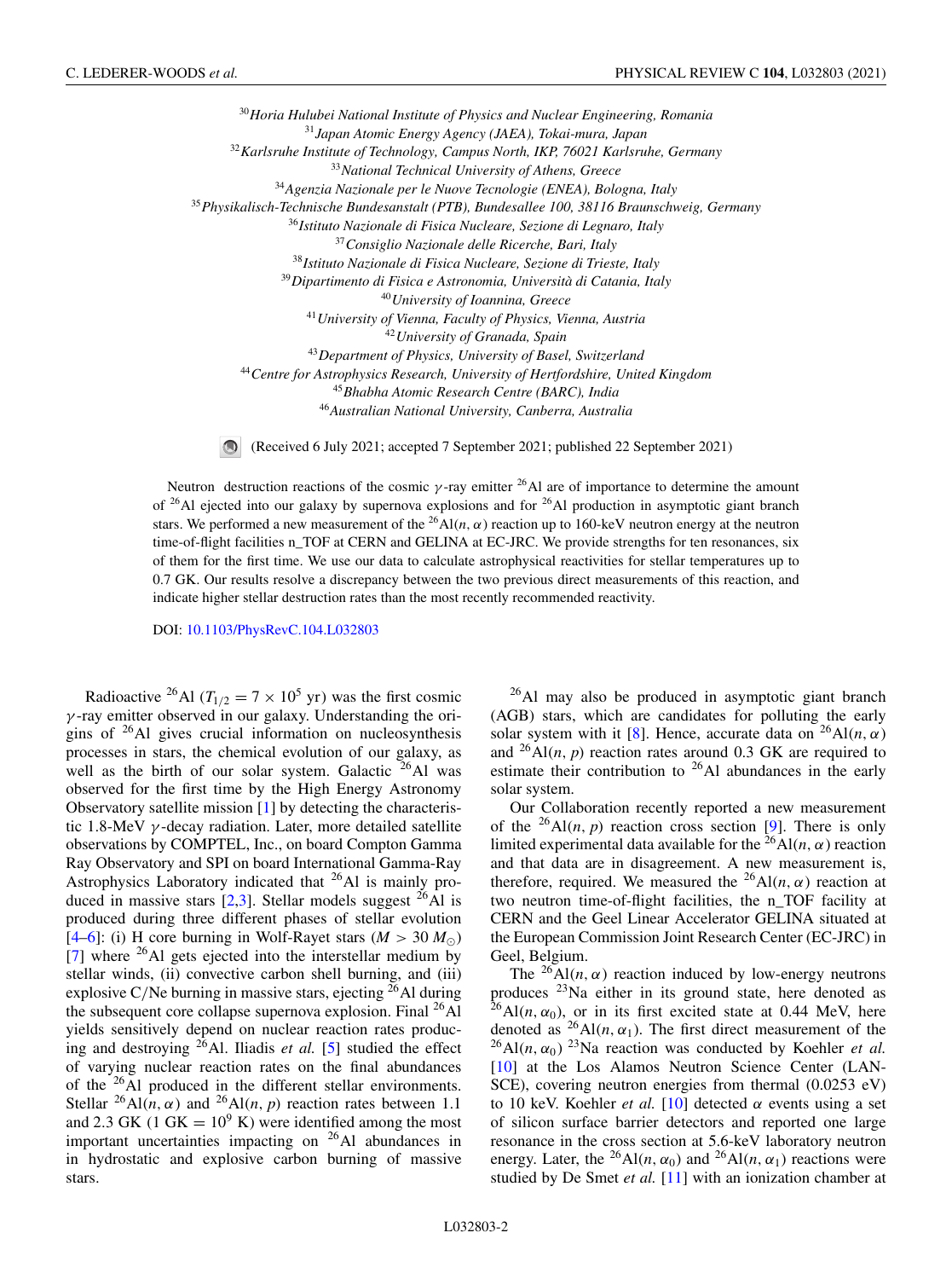<span id="page-2-0"></span>TABLE I. Laboratory resonance energies  $E_R$ , resonance strengths  $\omega\gamma$ , and  $\alpha$ -branching ratios  $\alpha_0/(\alpha_0 + \alpha_1)$  of the <sup>26</sup>Al(*n*,  $\alpha$ ) reaction with uncertainties due to counting statistics. Uncertainties due to systematic effects are 8%. Our data are compared to results obtained by De Smet *et al.* [\[11\]](#page-5-0) and Koehler *et al.* [\[10\]](#page-5-0).

| This Letter   |                     |                   | De Smet et al. $[11]$ |                     |                   | Koehler et al. [10] |                               |
|---------------|---------------------|-------------------|-----------------------|---------------------|-------------------|---------------------|-------------------------------|
| $E_R$ (keV)   | $\omega\gamma$ (eV) | $\alpha_0/\alpha$ | $E_R$ (keV)           | $\omega\gamma$ (eV) | $\alpha_0/\alpha$ | $E_R$ (keV)         | $\omega\gamma(\alpha_0)$ (eV) |
| 5.9(1)        | 4.25(23)            | 0.95(1)           | 5.87(2)               | 4.23(36)            | 0.87(3)           | 5.578               | 6.6(17)                       |
| 21.9(2)       | 1.62(39)            | 0.96(4)           | 21.98(10)             | 1.83(27)            | 1.0               |                     |                               |
| $31.4(4)^a$   | 1.62(61)            |                   |                       |                     |                   |                     |                               |
| 35.7(4)       | $3.7(10)^b$         | < 0.15            | 34.95(20)             | 5.98(86)            | 0.0               |                     |                               |
| 41.3(4)       | 19.1(33)            | 0.47(5)           | 41.30(20)             | 20.2(20)            | 0.55(5)           |                     |                               |
| 59(3)         | 1.8(12)             |                   |                       |                     |                   |                     |                               |
| $86(4)^a$     | 8.9(77)             |                   | 85.2(8)               |                     |                   |                     |                               |
| $\approx$ 105 | 38(11)              |                   | 108.5(11)             |                     |                   |                     |                               |
| $\approx$ 120 | 34(10)              |                   |                       |                     |                   |                     |                               |
| $\approx$ 140 | 151(28)             |                   |                       |                     |                   |                     |                               |

<sup>a</sup>Resonance energy from the  $(n, p)$  channel [\[9\]](#page-5-0).

bResonance strength determined from GELINA data normalized at 5.9 keV.

GELINA. In this paper resonances of  $^{26}$ Al +*n* were identified up to a neutron energy of 110 keV and resonance strengths were extracted up to 42-keV neutron energy. The lowest lying resonance reported at a neutron energy of 5.9 keV had a lower resonance strength than the value reported in Ref. [\[10\]](#page-5-0) (see Table I). Accordingly, the astrophysical reaction rates using the data of De Smet *et al.* [\[11\]](#page-5-0) are almost a factor 2 smaller than using the data of Koehler *et al.* [\[10\]](#page-5-0) over the stellar temperature range from 0.01 to 0.08 GK. The most recent evaluated stellar reactivity by Oginni *et al.* [\[12\]](#page-5-0) combines both experimental results and theoretical calculations. Recommended lower and upper limits are reported from 0.01 to 10 GK, and uncertainties are a factor of 1.4 to 2.4.

We studied neutron-induced reactions on  $^{26}$ Al in campaigns at n\_TOF and GELINA, using a dedicated silicon strip detection system. In both measurements, we used the same <sup>26</sup>Al sample as De Smet *et al.* [\[11\]](#page-5-0), which contains the largest concentration of  $26$ Al in the world. This sample was produced at Los Alamos National Laboratory and EC-JRC Geel [\[13\]](#page-5-0). It has an active area of  $6 \times 5$  cm<sup>2</sup> and contains  $2.58(12) \times 10^{17}$ atoms of <sup>26</sup>Al on a 7.5- $\mu$ m-thick Ni foil [\[11,13\]](#page-5-0). There are small impurities of  ${}^{10}B$  and  ${}^{148}Gd$ , none of which cause interference with the signals expected from <sup>26</sup>Al(*n*,  $\alpha$ ) reactions.

n\_TOF is a spallation neutron source, producing a high instantaneous neutron flux by a highly energetic (20-GeV) proton beam provided by the CERN-PS impinging on a massive Pb spallation target. The experiment was performed at the EAR-2 high flux beam line at a flight path of about 20 m. As  $^{26}$ Al is radioactive and only available in small quantities, this provided the ideal compromise between maximizing neutron flux and maintaining good neutron energy resolution.

The detection setup at n\_TOF consisted of a thin single sided silicon strip detector (SSD), 20  $\mu$ m in thickness, followed by another SSD of  $50-\mu m$  thickness (see Fig. 1 in Ref. [\[9\]](#page-5-0)). The silicon detectors were Micron-type W1 with an active area of  $50 \times 50$  mm<sup>2</sup> and 16 strips [\[14\]](#page-5-0). This configuration was chosen to discriminate between  $\alpha$ 

particles and protons and minimize background induced by prompt  $\gamma$  rays and relativistic particles which are produced when the proton beam hits the spallation target (so-called  $\gamma$ flash).  $\alpha$  particles produced by <sup>26</sup>Al(*n*,  $\alpha_0$ ) and <sup>26</sup>Al(*n*,  $\alpha_1$ ) reactions have laboratory energies of approximately 2.5 and 2.1 MeV, respectively, and are stopped in the  $20-\mu m \Delta E$ detectors. The  $\Delta E$ -*E* configuration was used for the simultaneous  $^{26}$ Al(*n*, *p*) reaction measurement reported in a separate publication [\[9\]](#page-5-0).

The <sup>26</sup>Al(*n*,  $\alpha$ ) reaction cross section was measured relative to the well-known  $^{10}B(n, \alpha)$  reaction, by replacing the  $^{26}$ Al sample by a  $^{10}$ B sample, produced at STFC Daresbury Laboratory, of a well-known thickness and the same active area. The areal density of this sample was determined with 5% accuracy by a proton-elastic backscattering spectrometry measurement at the Centro Nacional de Aceleradores (Spain). We calibrated the silicon strip detectors using a standard  $\alpha$ calibration source containing  $^{148}$ Gd,  $^{237}$ Np,  $^{241}$ Am,  $^{244}$ Cm, and the  $\alpha$ 's emitted in <sup>10</sup>B(*n*,  $\alpha_0 + \alpha_1$ ) reactions. Data were recorded using 14-bit flash ADCs, recording the entire signal pulse shape. The development of a dedicated pulse shape algorithm allowed us to analyze signals close to the  $\gamma$  flash. Hence, cross sections could be determined up to neutron energies of 160 keV. A spectrum of the counts as a function of neutron energy up to 160 keV is shown in Fig. [1.](#page-3-0)

At GELINA, a pulsed neutron beam is produced by a 140-MeV electron-beam impinging on a rotating U target [\[15,16\]](#page-5-0). The decelerating electrons produce bremsstrahlung which generate neutrons by photonuclear reactions on uranium. Similar to the n\_TOF setup, the  $\alpha$  particles from the  $^{26}$ Al +*n* reaction were detected with two thin 20- $\mu$ m SSDs placed adjacent to one another at a flight path of about 9 m. The geometry of the GELINA setup was designed to produce a better energy resolution, e.g., using a smaller solid angle and, hence, producing less variation in energy loss in the target. This resulted in well-separated peaks for  $\alpha_0$  and  $\alpha_1$  emissions (Fig. [2](#page-3-0) shows the deposited energy spectrum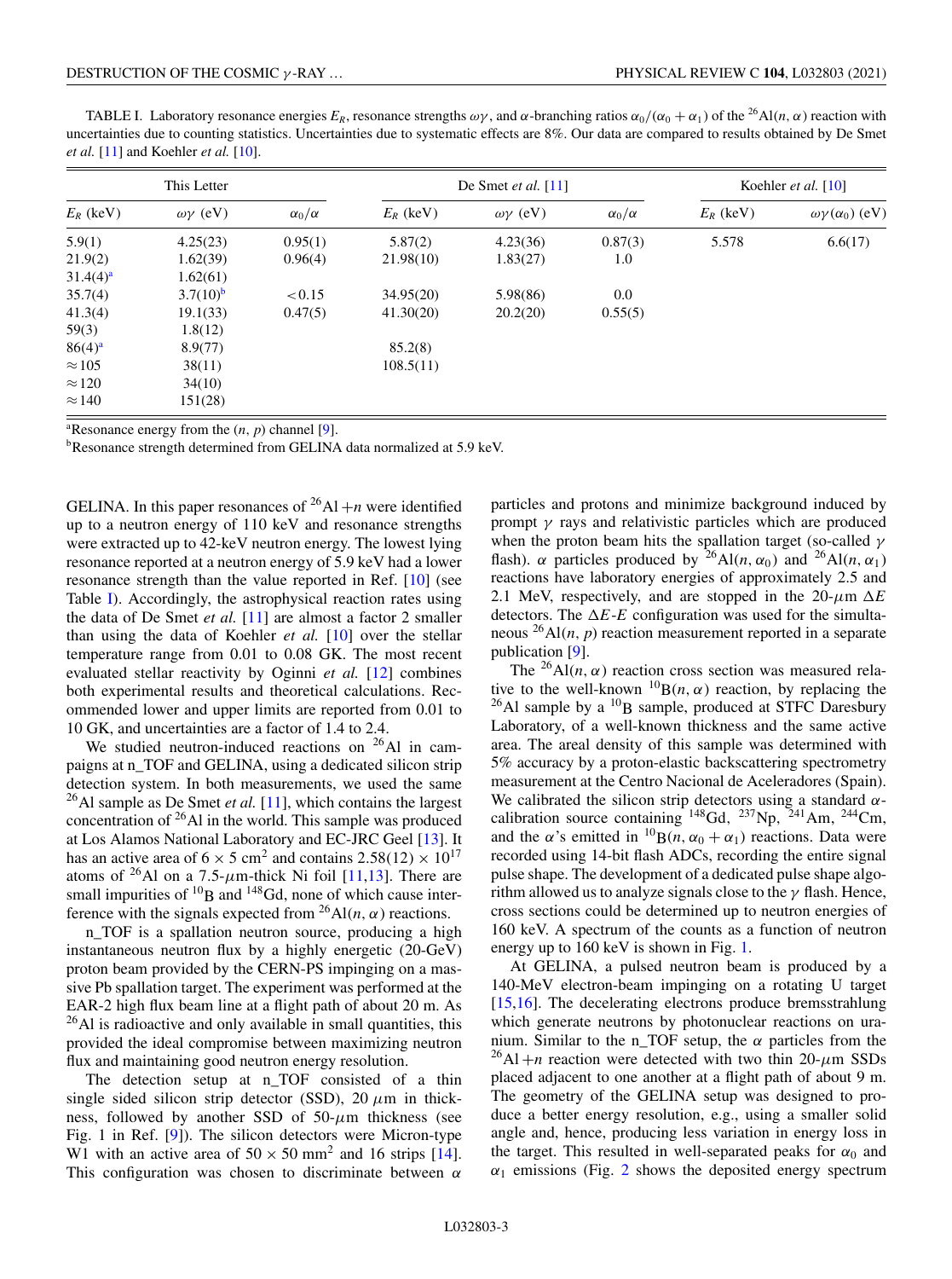<span id="page-3-0"></span>

FIG. 1. (a) Count spectrum of the 5.9-keV resonance. (b) Count spectrum from 10 to 160 keV. Resonances listed in Table [I](#page-2-0) are indicated by solid lines. The inset shows the count spectrum of the 35-keV resonance obtained at GELINA used for determining the resonance strength at 35 keV as the n\_TOF neutron flux has a large absorption dip at that energy (see the text for details).

for the resonance at 41.3 keV). Data obtained during this measurement were mainly used to accurately determine the branching for  $\alpha$  emission to the ground  $(\alpha_0)$ , and first excited  $(\alpha_1)$  states in <sup>23</sup>Na, respectively (there was no measurement of the absolute cross section with this setup).

Figure 1 shows the count spectrum as a function of neutron energy obtained at n\_TOF gated on  $^{26}$ Al(*n*,  $\alpha$ ) events for: (a) the resonance at 5.9-keV neutron energy, and for (b) the neutron energy range from 10 to 160 keV. Resonances identified in the <sup>26</sup>Al(*n*,  $\alpha$ ) reaction are underlined with solid lines. The background was estimated from the regions between resonances. The data were converted into a reaction cross section using

$$
\sigma = \frac{C_{\text{Al}}}{n_{\text{Al}}\Phi\epsilon},\tag{1}
$$

where  $C$  is the count rate,  $n$  is the areal density of the sample,  $\Phi$  is the neutron fluence rate, and  $\epsilon$  is the detection efficiency. The neutron fluence spectrum at n\_TOF EAR-2 has been



FIG. 2.  $\alpha$ -energy spectrum measured in the 20- $\mu$ m-thick SSD detectors for the <sup>26</sup>Al(*n*,  $\alpha$ ) resonance at 41.3-keV neutron energy recorded at the GELINA time-of-flight facility. The peaks around 2.4 and 2 MeV correspond to  $(n, \alpha_0)$  and  $(n, \alpha_1)$  events, respectively.

measured in a dedicated campaign [\[17\]](#page-5-0). We used the <sup>10</sup>B(*n*,  $\alpha$ ) reference reaction to verify the energy dependence of the neutron fluence. The detection efficiency was taken into account by normalizing the data to the  ${}^{10}B$  sample measurement between 1 and 100 eV, where the  ${}^{10}B(n, \alpha)$  cross section is known with an uncertainty of less than 1% [\[18\]](#page-5-0).

Table [I](#page-2-0) lists the resonance energies  $(E_R)$  and strengths  $(\omega \gamma)$ obtained in this Letter, determined as  $\omega \gamma = Ak^2/(2\pi^2)$  for <sup>26</sup>Al(*n*,  $\alpha_0 + \alpha_1$ ) reactions, where *A* is the area of the resonance, and *k* is the wave number. Above 100 keV, there are indications of resonances, however, the worsening neutron energy resolution precludes from providing precise resonance energies, hence, only approximate values are given in the table. Although there were no absolute cross-section measurements obtained at GELINA, resonance strengths (up to 50 keV) measured relative to the 5.9-keV resonance were checked to confirm consistency with the n\_TOF data within statistical uncertainties. For the resonance at 35 keV, the strength value in Table [I](#page-2-0) was obtained by normalizing the GELINA data relative to the 5.9-keV resonance due to a strong neutron flux absorption dip around 35 keV resulting in poor statistics in the n\_TOF data.

Resonance strengths are compared to results of De Smet *et al.* [\[11\]](#page-5-0) and Koehler *et al.* [\[10\]](#page-5-0). There is good agreement for all resonances within uncertainties with Ref. [\[11\]](#page-5-0), whereas, in contrast, our strength at 5.9 keV is 1.6 times smaller than results of Ref. [\[10\]](#page-5-0). Uncertainties of the cross section due to systematic effects are 8% due to uncertainties of the number of <sup>26</sup>Al nuclei in the sample (5%), the number of <sup>10</sup>B nuclei in the reference sample (5%), the energy dependence of the neutron fluence rate  $(2.7%)$  [\[17\]](#page-5-0), and the neutron fluence normalization between individual sample runs (3%). We have not assigned a systematic uncertainty to the background estimations as either corrections are very small  $( $2\%$ ), or$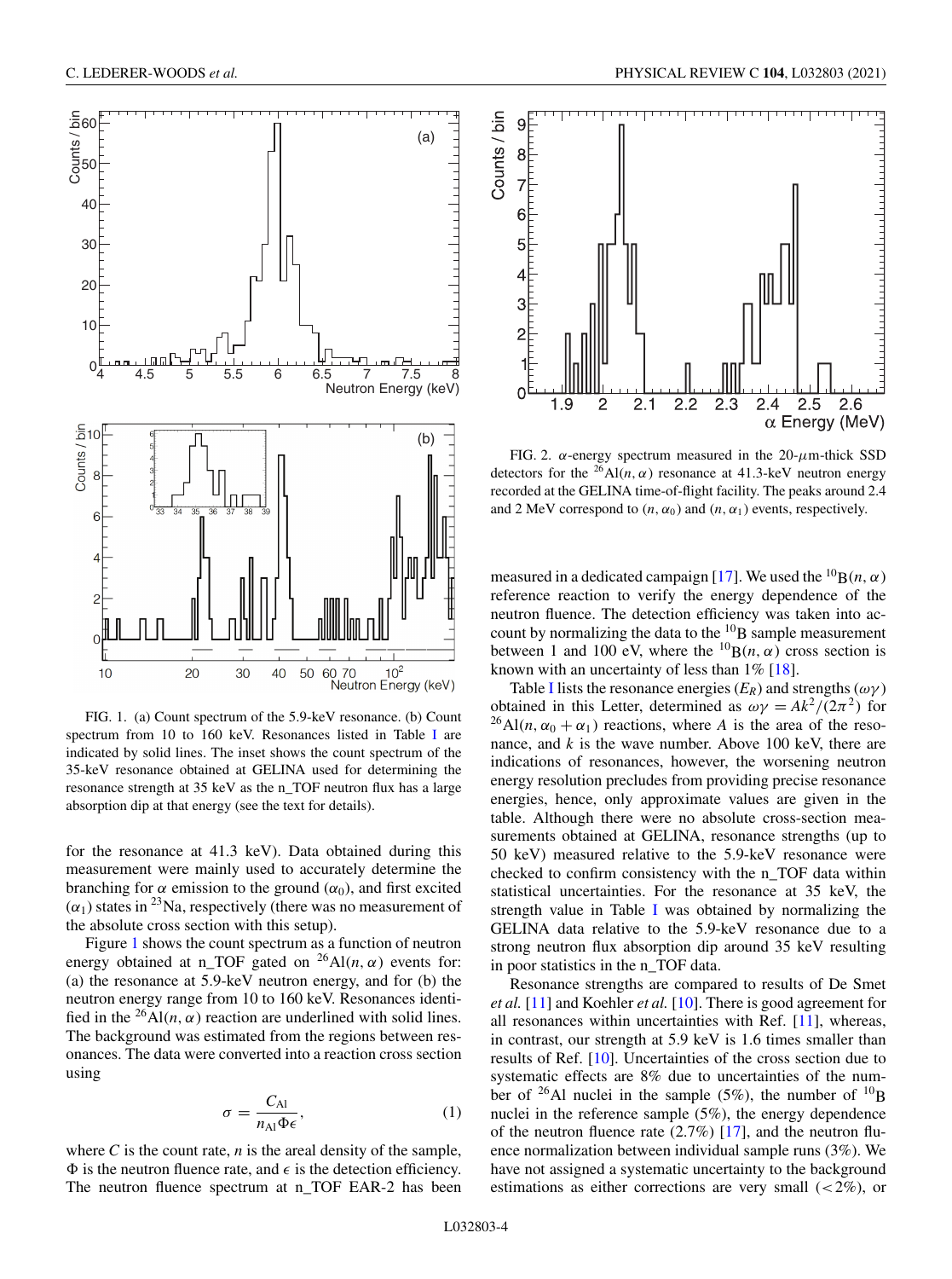

FIG. 3. Stellar reactivities obtained in this Letter, and the contributions of the individual resonances and the unresolved region (URR).

the uncertainty of the correction is dominated by counting statistics.

We also determined branching ratios between  $\alpha_0$  and  $\alpha_1$ emissions for four resonances (an example of a deposited energy spectrum for the resonance at 41.3-keV neutron energy is shown in Fig. [2\)](#page-3-0). Results are displayed in Table [I](#page-2-0) and compared to Ref. [\[11\]](#page-5-0). Our results agree within uncertainties at 21.9, 35.7 and 41.3 keV with Ref. [\[11\]](#page-5-0), whereas there is a small difference at 5.9 keV.

We calculated stellar reactivities for a range of temperatures using the resonance strengths  $\omega\gamma$  determined up to 80 keV and averaged cross sections from 80- to 160-keV neutron energy. The total stellar reactivity was calculated as

$$
\langle \sigma v \rangle = \left(\frac{2k_B T}{\mu}\right)^{1/2} \sigma_{\text{th}} \left(\frac{25.3 \times 10^{-6}}{k_B T \text{ (keV)}}\right)^{1/2} + \left(\frac{2\pi}{\mu k_B T}\right)^{3/2} \hbar^2 \Sigma_i \omega \gamma(i) \exp^{-E_R(i)/k_B T} + \left(\frac{8}{\pi \mu}\right)^{1/2} \frac{1}{(k_B T)^{3/2}} \int_{80 \text{ keV}}^{160 \text{ keV}} \sigma(E) E \exp^{-E/k_B T} dE,
$$
\n(2)

where  $\mu$  is the reduced mass,  $k_B$  is the Boltzmann constant, *T* is the stellar temperature,  $\omega \gamma$  (i) and  $E_R$  (i) are the resonance strengths and energies, respectively, as determined in Table [I,](#page-2-0) and  $\sigma_{\text{th}}$  is the cross section at thermal neutron energies (25.3 meV). The first term of the equation accounts for the contribution of the thermal cross section to the reactivity [\[19\]](#page-5-0) assuming a  $1/v$  energy dependence of the reaction cross section at low neutron energy.  $\sigma_{th}$  was adopted from Ref. [\[20\]](#page-5-0). The second term refers to the contribution of resolved resonances below 80 keV to the reactivity, whereas the third term accounts for the unresolved contribution at high neutron energies from 80 to 160 keV.

Figure 3 shows the stellar reactivities  $N_A \langle \sigma v \rangle$  in units of cm<sup>3</sup> mol−<sup>1</sup> s−<sup>1</sup> (where *NA* is the Avogadro number) obtained in this Letter. The figure also shows the partial contributions



FIG. 4. Stellar reactivity compared to previous measurements and theoretical calculations. The results of this Letter are shown as a black band. These results are compared to experimental results by De Smet *et al.* [\[11,23\]](#page-5-0) and Koehler *et al.* [\[10\]](#page-5-0), and theoretical and evaluated reactivities (NON-SMOKER [\[21,22\]](#page-5-0), Oginni *et al.* [\[12\]](#page-5-0)). See the text for details.

of individual resonances and the unresolved region from 80 to 160 keV to the total reactivity. At low temperatures, the rate is determined by the first resonance at 5.9 keV, whereas the 41.3-keV resonance becomes more dominant between 0.2 and 0.4 GK. From 0.4 GK onwards, the unresolved crosssection region from 80 to 160 keV makes the most important contribution. Our reactivities are reliable up to about 0.6–0.7 GK stellar temperature, whereas representing a lower limit for higher stellar temperatures due to the missing contribution from the cross sections for neutron energies >160 keV. Figure 4 shows a comparison between our reactivities and previous experimental and theoretical results. Our reactivities agree well with De Smet *et al.* [\[11\]](#page-5-0) up to about 0.1 GK, whereas being systematically higher at higher temperatures due to the contribution of higher-energy resonances to the stellar reactivity in our data (Ref. [\[11\]](#page-5-0) reports resonance strengths only below 45 keV). Compared to Koehler *et al.* [\[10\]](#page-5-0), our reactivities are systematically smaller in the energy region of overlap. Theoretical and evaluated data in the figure include reactivities from the Hauser Feshbach code NON-SMOKER [\[21,22\]](#page-5-0), and reactivities recommended by Oginni *et al.* [\[12\]](#page-5-0), which are obtained as a combination of theoretical calculations and experimental data. From about 0.2 GK, our reactivities exceed the median values of Oginni *et al.* [\[12\]](#page-5-0), for example, by about a factor of 1.3 at 0.4 GK, relevant for AGB stars. The large width of the reactivity band by Oginni *et al.* [\[12\]](#page-5-0) at low stellar temperature reflects the discrepancies in the two previous experimental datasets by Koehler *et al.* [\[10\]](#page-5-0) and De Smet *et al.* [\[11\]](#page-5-0).

It is evident in Fig. 4 that our new results allow to significantly reduce the uncertainty of <sup>26</sup>Al(*n*,  $\alpha$ ) reactivity below 0.7 GK and are consistent with previous results obtained by De Smet *et al.* [\[11\]](#page-5-0). This is also the first measurement providing cross-section data above 50-keV neutron energy which allows to extend the experimental information for